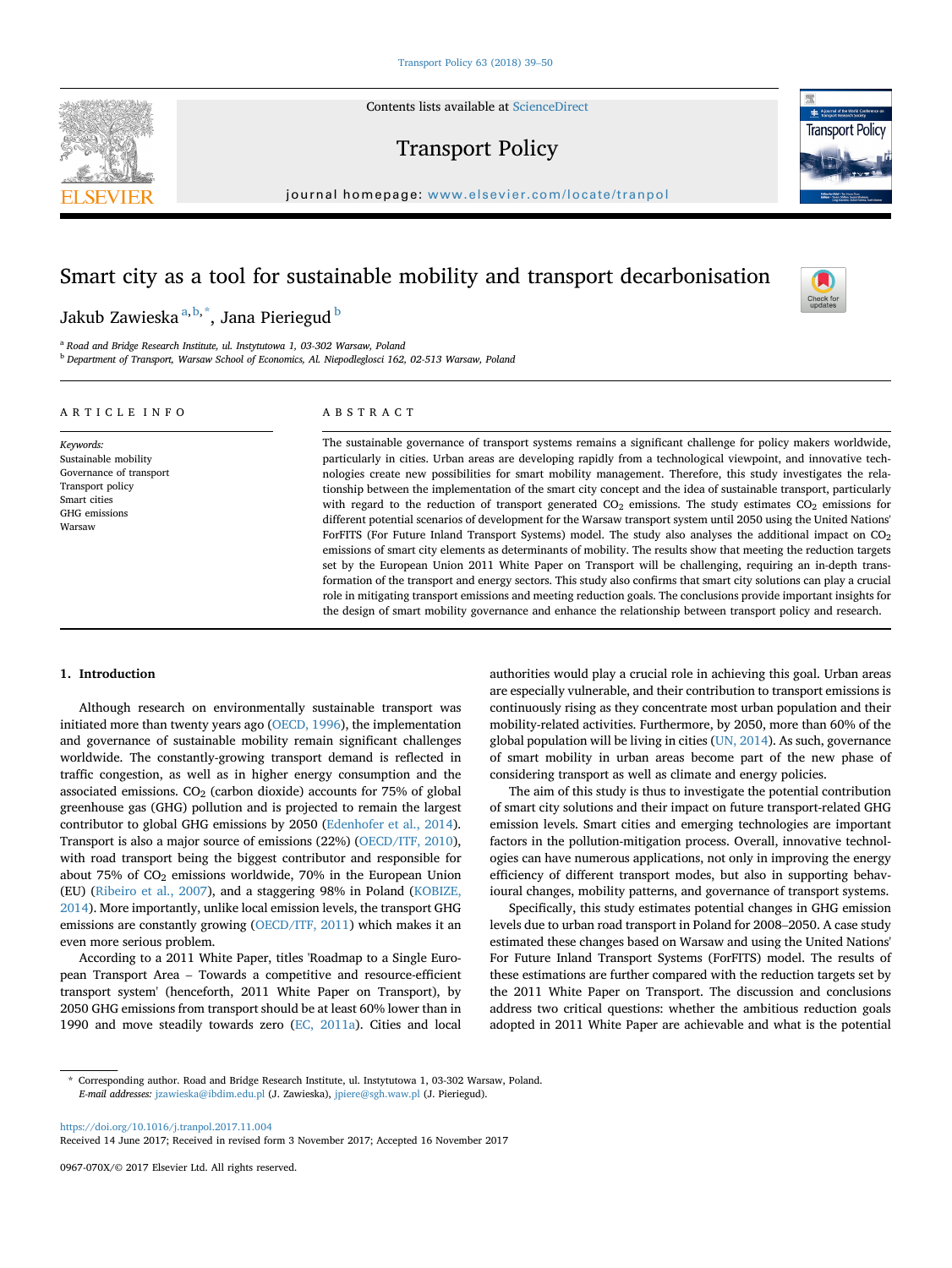role of smart cities in this process. The results provide several recommendations for an ongoing debate on better governing and creating smart low-carbon mobility systems.

#### 2. Methodology and literature review

#### 2.1. Methods and data collection

The methods used in this study combine a theoretical review and an empirical investigation, based on the scenarios analysis method and  $CO<sub>2</sub>$ emissions estimation (see Fig. 1).

The main sources of macroeconomic data include the databases and publications of both Polish and international institutions: Central Statistical Office of Poland (GUS), Eurostat, European Environmental Agency (EEA), World Bank, Intergovernmental Panel on Climate Change (IPCC), United Nations Economic Commission for Europe (UNECE), and International Transport Forum (ITF) at the Organisation for Economic Co-operation and Development (OECD). Data on the number of vehicles per category and their annual mileages are based on resources from the Central Register of Vehicles and Drivers (CEPiK) in Poland, Internet-Based System for Local Analyses (SAS), and The National Centre for Emissions Management (KOBIZE) in Poland. The data regarding Warsaw's transport system were supplemented with opinions collected through a survey administered to relevant authorities. Average mileage is as per the Motor Transport Institute in Warsaw (ITS) statistical data and market research (Waskiewicz and Chłopek, 2014). The number of passengers has been estimated using the Polish 'Guidelines on Assessment of Economic Efficiency or Road and Bridge Investments' (IBDIM, 2008), and JASPERS Blue Book (JASPERS, 2015), statistics regarding transport performance across different vehicle types in 2008. The fuel consumption in the first year in the analysis is as per available domestic statistical data (GUS, 2009, 2012) and international data (IEA, 2009). The charges and fuel-related tax levy in Poland in 2008 have been determined based on the Excise Tax Act, data from the International Energy Agency (IEA) and the World Bank (IEA, 2013; World Bank, 2012).

#### 2.2. Literature review

GHGs are considered responsible for global warming and climate change. The term 'climate change' has several parallel definitions across literature. According to the IPCC, it refers to 'any change in climate over time, whether due to natural variability or as result of human activity' (Ribeiro et al., 2007). The United Nations Framework Convention on Climate Change uses a slightly different definition: 'a change of climate which is attributed directly or indirectly to human activity that alters the composition of the global atmosphere and which is in addition to natural climate variability observed over comparable time periods' (UN, 1992). The major threats related to global warming include rising sea levels, impact on energy use, and agricultural and water supplies. It can also create negative health effects, influence the functioning of ecosystems and global bio-diversity, and, finally, cause extreme weather conditions and major catastrophic events (Watkiss et al., 2005).

climate change, and has been the subject of many research projects and studies. Moreover, there are many reports and guidelines in transport decarbonisation policy published by recognised international institutions (OECD/ITF, 2015a,b; UN, 2016), a large share of which is dedicated exclusively to urban areas (GIZ, 2002; Hickman and Banister, 2014; OECD/ITF, 2016). This growing attention given to urban transport systems can be also justified by the constantly growing role of transport activities in cities.

Possible estimations of transport-related GHG emissions levels and their mitigation measures can be also considered from different perspectives. Some studies focus on macro-scale analysis, covering national and international emission levels (Ajanovic and Haas, 2017; Hao et al., 2014; Jarvi et al., 2015), while others focus on regional and urban scales (Guoa et al., 2014; Li, 2011; Liu and Cirillo, 2016; Ramachandraa et al., 2015) or the various factors of decarbonisation e.g. technological (Oshiro and Masui, 2015; Nocera and Cavallaro, 2016a), economic (Sobrino and Monzon, 2014; Nocera and Cavallaro, 2016b) or social and spatial (Reichert et al., 2016; Zhang et al., 2016; Goeverden et al., 2016).

Estimating transport-related GHG emissions can be conducted using a wide range of methods and tools. Nevertheless, two main methods can be distinguished: top-down and bottom-up approaches. However, some recently developed models combine solutions from both these methods, using a so-called hybrid approach (Böhringer, 1998; Boulter et al., 2007; Van Vuuren et al., 2009). The top-down approach derives from macroeconomic analysis and generally makes use of aggregate models and estimates emissions for an entire economy (Böhringer, 1998; Böhringer and Rutherford, 2007; Van Vuuren et al., 2009). Models from this group use more general data (e.g. overall fuel consumption in transport systems). The input data in top-down emission models are usually expressed in terms of transport activity, that is, in passenger-kilometres (pkm), tonne-kilometres (tkm), vehicle-kilometers (vkm), or overall/average fuel consumption in a transport system. This type of estimations requires less specific inputs, hence their more common use in macro-scale analyses, such as for national GHG inventories.

Models based on the bottom-up approach allow for more accurate calculations, providing insights into individual sources of emissions to cover a larger number of technical characteristics for energy demand. The most accurate models from this group, the so-called instantaneous models, can calculate GHG emissions from vehicles even within onesecond intervals (Alkafoury et al., 2013). Nevertheless, they require detailed input data, which are typically difficult and costly to collect. As such, bottom-up models are often used in micro-scale analysis (e.g. regional or even street level), as they more accurately reflect the characteristics of local emissions, which makes them suitable for monitoring urban policies and actions.

For the purpose of this study, the ForFITS model was used to estimate transport-related GHG emissions in Warsaw. The choice of ForFITS model is a result of comparative analysis of 17 models designed for assessing GHG emissions from transport sector. The selection criteria included, inter alia, the ability to create long-term forecasts (2008–2050), special assessing GHG emissions from transport sector. The selection criteria included, inter alia, the ability to create long-term forecasts perform analysis at both regional (urban) and national scales. An additional goal of this study was the validation of ForFITS as a freely available

The decarbonisation of transport is an integral part of mitigating



Fig. 1. Research methodology.